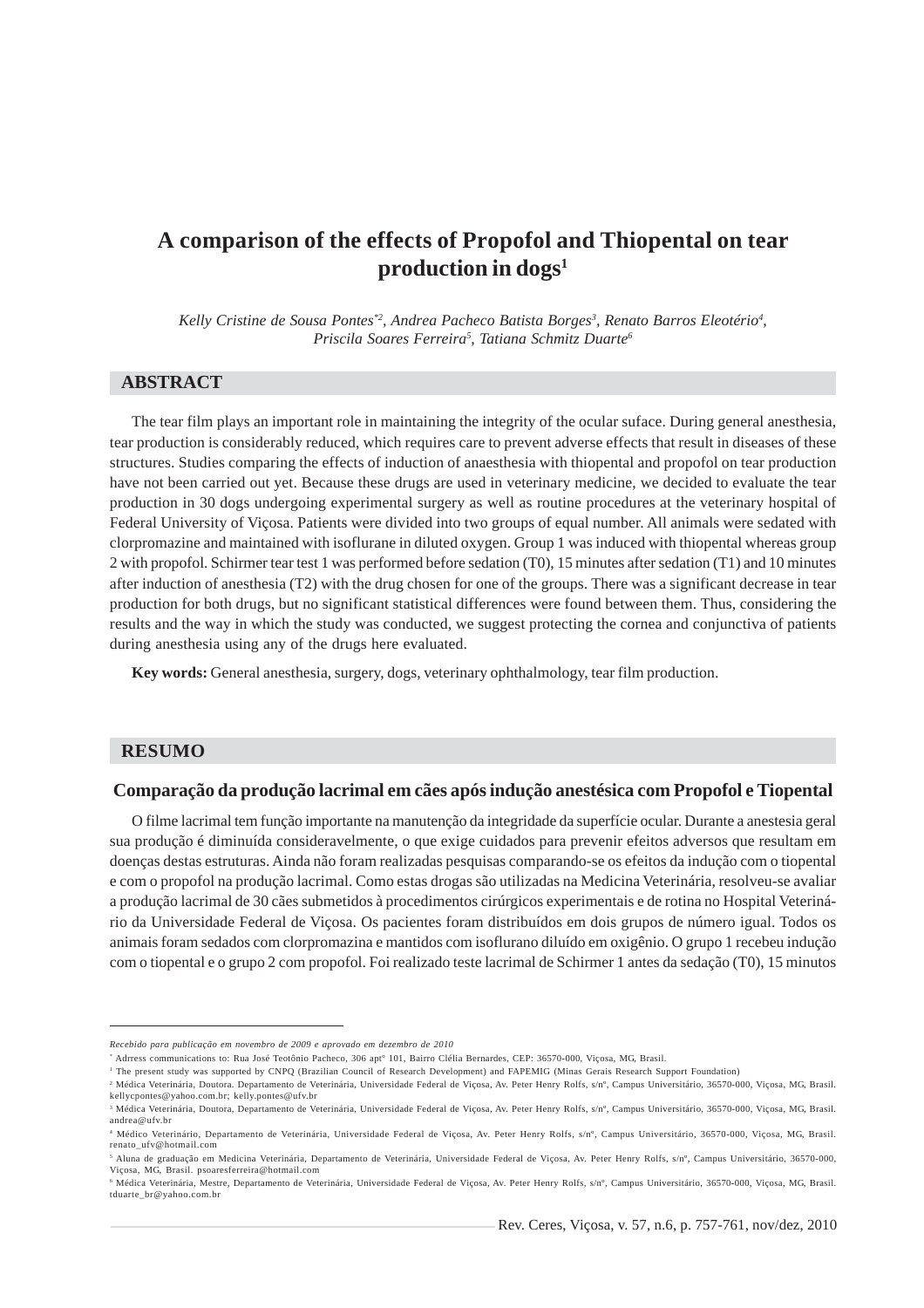após a sedação (T1) e 10 minutos após a indução da anestesia (T2) com a droga referente ao grupo a que pertencia cada animal. Ambas as drogas levaram à diminuição considerável na produção lacrimal, sendo que não existiram diferenças significativas ao compará-las estatisticamente. Assim, diante dos resultados observados e da maneira como a pesquisa foi concebida, sugere-se a proteção da córnea e conjuntiva do paciente durante a anestesia utilizando-se qualquer uma das drogas avaliadas para a indução da anestesia.

**Palavras-chave:** Anestesia geral, cirurgia, cães, oftalmologia veterinária, produção de filme lacrimal.

# **INTRODUCTION**

Optical integrity and maintenance of the cornea and normal function of the eye depend on an adequate supply of tear fluid covering the anterior segment of the ocular bulb and the structures attached to it (Samuelson, 1991). The tear film is essential for the maintenance of cornea transparency. In addition, it functions as a refractive surface, promotes nutrition and lubrication of the cornea and eyelids, removes debris and distributes leukocytes on the ocular surface (Grahn & Storey, 2004).

Malfunction of the lacrimal system can cause adverse effects resulting in diseases in the cornea and conjunctiva (Gelatt, 1991).A defective tear film can lead to dehydration of the corneal and conjunctival epithelia, hypoxia of the corneal epithelium and subepithelial stroma, as well as secondary inflammation of the conjunctiva and cornea (Slatter, 2005).

The tear production is measured by the Schirmer tear test 1 and the Schirmer tear test 2. The first is the most used and measures the production of basal and reflex tears. The second evaluates tear production after application of topical anesthetic and in animals with corneal injury which cannot be assessed by the Schirmer tear test 1 (Saito & Kotani, 2001).

The Schirmer tear test 1 is performed with sterile absorbent paper strips, packed in pairs, notched at 5 mm from its end. Each strip is folded and placed in that slot in the lateral third of the lower eyelid fornix for one minute. The tape is rounded at the corners to minimize the irritation of the conjunctiva and is marked in millimeters. The distance from the slot to moistened side of the paper is measured immediately after removing the strip of the eye. The result is shown in millimeters per minute (Barabino *et al*., 2004; Slatter, 2005). In normal dogs the values for the Schirmer tear test range from 10 to 25mm (with average at  $21mm \pm 4.2$ ) (Gelatt, 1991).

It is known that when a patient is under general anesthesia the tear production decreases dramatically. Thus, during the anesthetic procedure, the animals must have the corneas protected by applying topical lubricants or by keeping the eyelids closed (Siffring & Poulton, 1987; Muir, 2007).

Local anesthetics and parasympatholytic drugs (atropine, tropicamide) decrease tear production while the parasympathomimetic drugs (pilocarpine, echothiophate, isoflurophate and demecarium) increase it. Thus, for diagnostic purposes, one should avoid measuring tear production after the administration of these drugs, since they may interfere with the interpretation of examination (Slatter, 2005).

In a study comparing the effects of xylazine and butorphanol (used either in association or alone) on tear production in dogs, Dodam *et al.* (1998) found that xylazine did not change it, while butorphanol caused a small decrease in the production of tears. However, the combination of these two drugs resulted in marked decrease in tear production, suggesting a synergistic effect for this parameter. In another study, there was a decrease in tear production in humans undergoing general anesthesia, but the drugs used were not specified (Drupin *et al*., 1977). This is the first study on the effects of induction of anaesthesia with thiopental and propofol on tear production in dogs.

Barbiturates are derivatives of barbituric acid, which is a combination of malonic acid and urea. Among the barbituric acid derivatives, only thiopental and pentobarbital are used in anesthesia and are available in Brazil. They are powerful hypnotics that produce dosedependent depression of the central nervous system (CNS). Depressive effects range from mild sedation and sleep to general anesthesia to complete bulbar depression that causes death (Fantoni *et al*., 2006).

Propofol, a representative of the group of alkyl phenols, is a hydrophobic fluid which is stable at room temperature. It is formulated as aqueous emulsion 1% containing 10% soybean oil, 2.25% glycerol and 1.2% purified egg phospholipid. Analgesia does not occur with this agent and the degree of muscle relaxation is moderate. It can be administered by continuous infusion or repeated doses, and induction and recovery are fast and satisfactory (Fantoni *et al*., 2006).

Many anesthesiologists are not aware of the necessary care related to tear production during anesthetic procedures. Moreover, except for atropine, it is unknown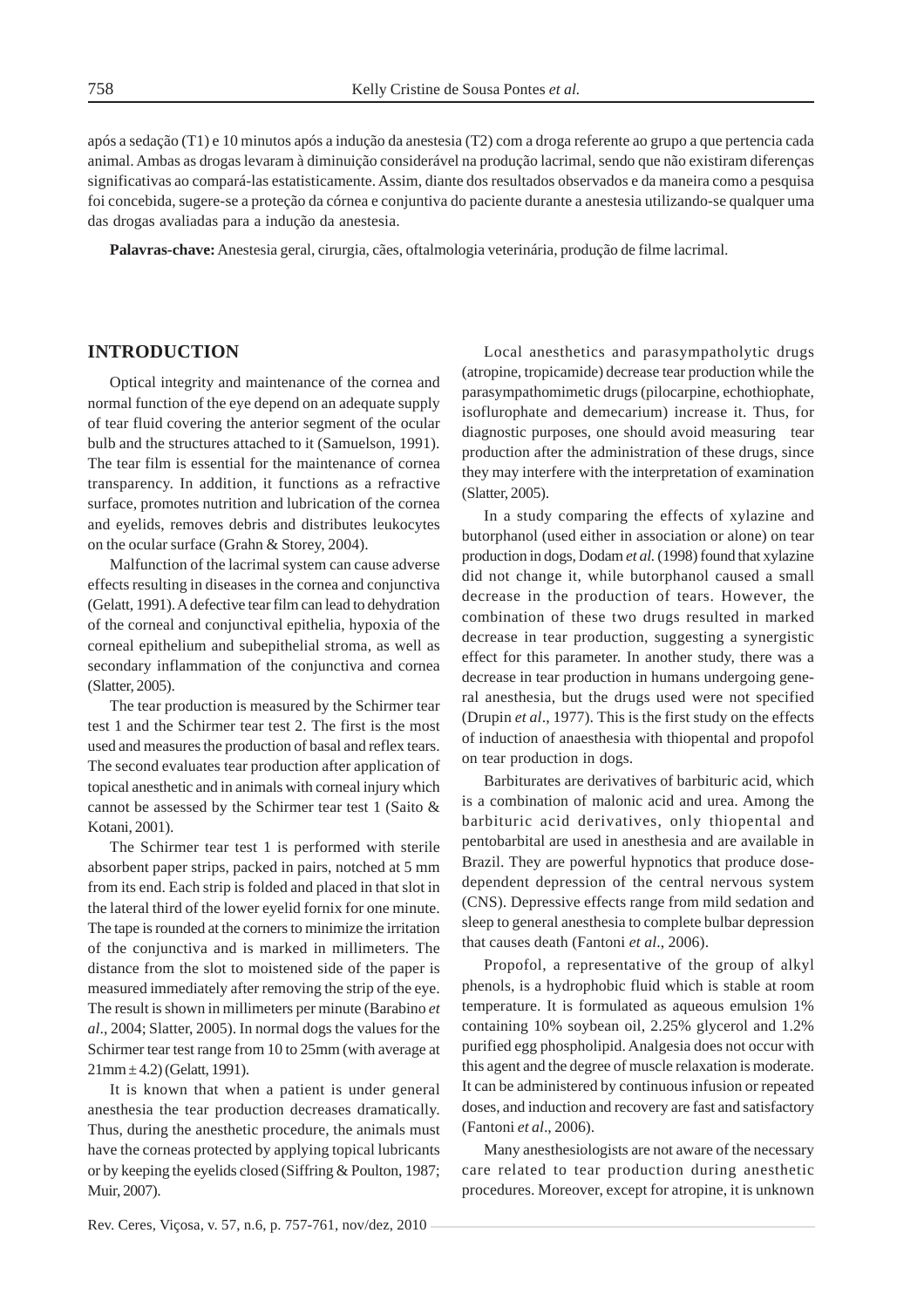whether there is any drug which, used alone in anesthetic protocols, could compromise in a more severe way the tear film production. Studies have not been carried out in order to compare the effects of different drugs on tear production during general anesthesia in dogs. Studies to identify which drugs compromise tear production more strongly may help anesthesiologists during routine anesthesia. Although thiopental has been replaced by other drugs, it is still used in some clinics. Therefore, we decided to compare the production of the tear film in dogs when using thiopental and propofol in anesthetic induction in these patients.

# **MATERIAL AND METHODS**

The study was approved by the Ethics Committee of the Veterinary Department, Federal University of Viçosa, under protocol number 29/2009. The assays followed the criteria recommended by the bioethical Association for Research in Vision and Ophthalmology (ARVO) National Institutes of Health Publications No 85-23: Revised 1985, according to the Nuremberg code (Goldim, 1995).

The animals were evaluated during routine and experimental surgical procedures of Veterinary Hospital, Federal University of Viçosa. A total of 30 animals of both sexes, weighing between 10 to 22 kg, were randomly divided into two groups of 15 animals each. Group 1 (G1) received as anesthetic protocol sedation clorpromazine7 at a dose of 1 mg/kg intravenously, induction with thiopental8 at a dose of 12.5 mg/kg intravenously and maintained with isoflurane<sup>9</sup> diluted in 100 % oxygen. In group 2 (G2), the anesthetic protocol consisted of sedation with clorpromazine<sup>7</sup> (1 mg/kg intravenously), induction with propofol<sup>10</sup> at a dose of 6 mg / kg intravenously and maintained with isoflurane<sup>9</sup> diluited in 100 % oxygen.

Ophthalmic evaluation was performed in all animals immediately before surgery and anesthesia, including the Robert Jones test. Only animals considered to be standards within the normal range were part of the study. The Schirmer tear test 1 was carried out in both eyes of each animal using sterile Schirmer strips $11$ . The strip was removed from the envelope and folded into the slot at its end. After this procedure, it was inserted at the side of the lower conjunctival fornix of the right eye of the patient and hold there for 1 minute (Figure 1). During this time the eyelids of the examined eye remained manually closed. Then the same procedure was performed in the left eye using a new strip from the same manufacturer.

The times for testing tear production were established as follows: immediately before sedation (T0), 15 minutes after sedative application (T1) and 10 minutes after drug inducing (T2). No lubricant or saline solution were applied to the eyes to avoid interference in the performed lacrimal tests. The procedures were performed in the same environment at constant temperature of 24 °C. The animals were kept on station in T0 and T1, and in left lateral recumbency in T2.

The variables were subjected to tests of normality (Lilliefors) and Homoscedasticity (Cochran). Given the normality and homoscedasticity assumptions, the data were subjected to analysis of variance (ANOVA) followed by Tukey test at a 5% probability level. All tests were performed using the BioStat software version 5.0.



**Figure 1.** Schirmer tear test 1 performed in a dog under general anesthesia. A - Sterile strips for Schirmer tear test inside package; B - Same show in A folded in slot at its end; C - Placement of the strip in the lateral third of the lower conjunctival fornix of the patient; D - Test strip held in place for 1 minute.

Rev. Ceres, Viçosa, v. 57, n.6, p. 757-761, nov/dez, 2010

<sup>7</sup> Longactil® - Cristália, Itapira, SP, Brazil.

<sup>8</sup> Tiopentax® - Cristália, Itapira, SP, Brazil.

<sup>9</sup> Isoforine® - Cristália, Itapira, SP, Brazil. 10 Propovan® - Cristália, Itapira, SP, Brazil.

<sup>11</sup> Teste de Shirmer® - Ophthalmos, São Paulo, SP, Brazil.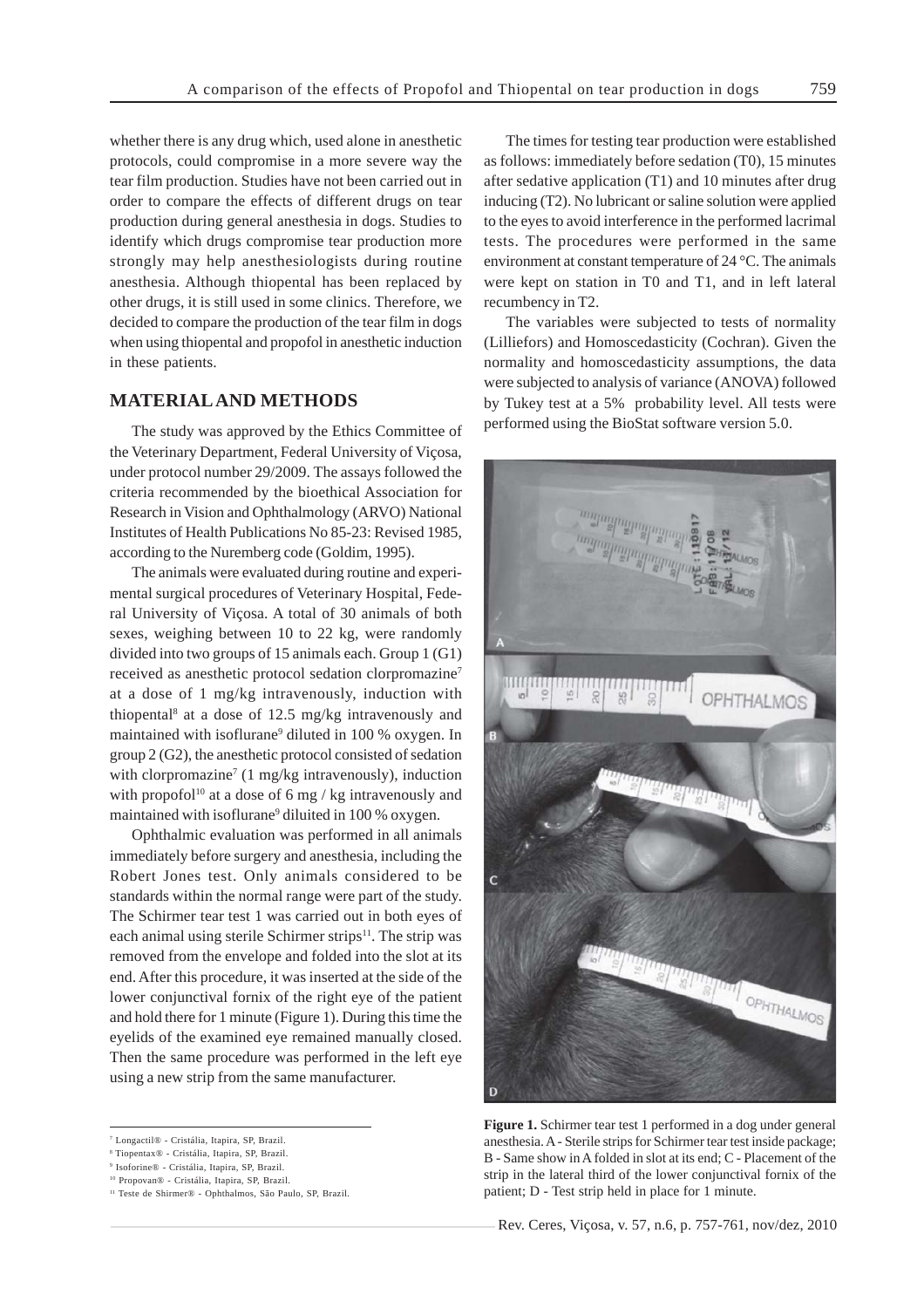## **RESULTS AND DISCUSSION**

Animals of G1 and G2 showed differences ( $p < 0.05$ ) for the Schirmer tear test 1 by the Tukey's test for the right eyes for the times T0, T1 and T2, and for the left eyes, between T0 and T2 and between T1 and T2 (Table 1 and 2).

In this study, the right eyes of the patients showed higher dryness than the left ones at T2. Because, at this time, the patients were evaluated in the left lateral recumbency, we assume that gravity is related to this finding, since the upper eyelid of the left eye remained more closed than the one of the right eye, which helped maintain it moistened. In contrast, the right eye was more susceptible to dryness because the eyelids remained open exposing the tear film to dehydration.

Some animals, after sedation, remained in the left lateral recumbency spontaneously. However, immediately before the test at T1 the animal was placed on station in order to standardize the procedure. We believe that during the time they were in the left lateral recumbency, the right eye, although to a lesser extent, has been more susceptible to drying for the same reasons mentioned above. Data analysis showed significant difference ( $p \le 0.05$ ) by the Tukey test between T0 and T1 for the right eye in both groups.

The decrease in tear production showed significant difference  $(p < 0.01)$  between T0 and T2 for both eyes in both groups. This finding corroborates with those described in the literature, confirming that after general anesthesia, tear production decreases considerably (Siffring & Poulton, 1987; Muir, 2007).

Comparing the action of thiopental and propofol as inducing drugs, this study showed that there were no significant differences ( $p$  > 0.05) between groups by the Tukey test in tear production (Table 3). Both drugs caused a decrease in tear production, measured 10 minutes after the induction time.

**Table 1.** Means and standard deviations (mm/min) for tear production in dogs of G1 at different observation times

|           | TО                                                                 | T1               | T <sub>2</sub>  |
|-----------|--------------------------------------------------------------------|------------------|-----------------|
| Right Eye | $19.8 \pm 5.4 a$                                                   | $14.6 \pm 5.0$ b | $3.4 \pm 3.6$ c |
| Left Eye  | $17.8 + 5.6 a$                                                     | $13.6 \pm 5.1$ a | $5.4 \pm 3.6$ b |
|           | Different latters in the came now differ of 50 muchelsility by the |                  |                 |

Different letters in the same row differ at 5% probability by the Tukey test.

**Table 2.** Means and standard deviations (mm/min) for tear production in dogs of G2 at different observation times

|           | ТO               | T1               | T <sub>2</sub>  |
|-----------|------------------|------------------|-----------------|
| Right Eye | $15.8 + 4.1 a$   | $11.6 + 5.6 b$   | $2.4 + 3.1$ c   |
| Left Eye  | $14.6 \pm 3.5 a$ | $12.9 \pm 4.6$ a | $3.8 \pm 5.1$ b |

Different letters in the same row differ at 5% probability by the Tukey test.

Rev. Ceres, Viçosa, v. 57, n.6, p. 757-761, nov/dez, 2010

**Table 3.** Means and standard deviations (mm/min) for tear production in dogs comparing the G1 and G2 at different observation times

| OD             |                  |                  |                 |  |
|----------------|------------------|------------------|-----------------|--|
|                | T0               | T1               | <b>T2</b>       |  |
| G <sub>1</sub> | $19.8 \pm 5.4$ a | $14.6 \pm 5.0 a$ | $3.4 \pm 3.6 a$ |  |
| G <sub>2</sub> | $15.8 \pm 4.1$ b | $11.6 \pm 5.6 a$ | $2.4 \pm 3.1 a$ |  |
|                |                  | <b>OE</b>        |                 |  |
|                | T <sub>0</sub>   | T1               | T2              |  |
| G1             | $17.8 \pm 5.6$ a | $13.6 \pm 5.1 a$ | $5.4 \pm 3.6 a$ |  |
| G <sub>2</sub> | $14.6 \pm 3.5 a$ | $12.9 \pm 4.6$ a | $3.8 \pm 5.1$ a |  |
|                |                  |                  |                 |  |

Different letters in the same column differ at 5% probability by Tukey test.

## **CONCLUSIONS**

Considering the results and the way in which the study was conducted, it can be concluded that both thiopental and propofol similarly decrease tear production bilaterally. Thus, we emphasize the need to lubricate the cornea and conjunctiva of patients under these anesthetics seeking to avoid damage to these structures.

#### **ACKNOWLEDGMENTS**

We thank the Ophthalmos Pharmaceutical Industry Ltda. for the support given to this work.

# **REFERENCES**

- Barabino S, Chen W & Dana, MR (2004) Tear film and ocular surface tests in animal models of dry eye: uses and limitations. Exerimental Eye Research, 79:613-621.
- Dodam JR, Branson KR & Martin DD (1998) Effects of intramuscular sedative and opioid combinations on tear production in dogs. Veterinary Ophthalmology, 1:57-59.
- Drupin T, Cross DA & Becker B (1977) Decreased basal tear production associated with general anesthesia. Archives of Ophthalmology, 95:107-108.
- Fantoni DT, Cortopassi SRG & Bernardi MM (2006) Anestésicos intravenosos e outros parenterais. In: Spinosa HS, Górniak SL & Bernardi MM (Eds) Farmacologia Aplicada à Medicina Veterinária. 4 ed. Rio de Janeiro, Guanabara Koogan. p.132-143.
- Gelatt KN (Ed) (1991) Ophthalmic examination and diagnostic procedures. Veterinary Ophthalmology. 2.ed. Philadelphia, Lea & Febiger. p.195-235.
- Goldim JR (Ed) (1995) Pesquisa em saúde e direitos dos animais. Porto Alegre, HCPA. 28p.
- Grahn BH & Storey ES (2004) Lacrimostimulants and lacrimomimetics. Veterinary Clinics of North America: Small Animal Practice, 34:739-753.
- Muir WW (2007) Considerations for general anesthesia. In: Tranquilli WJ, Thurmon JC & Grimm KA (Eds) Lumb & Jone's Veterinary Anesthesia and Analgesia. 4.ed. Iowa, Blackwell Publishing. p.7-30.
- Saito A & Kotani T (2001) Estimation of lacrimal level and testing methods on normal beagles. Veterinary Ophthalmology, 4:7- 11.